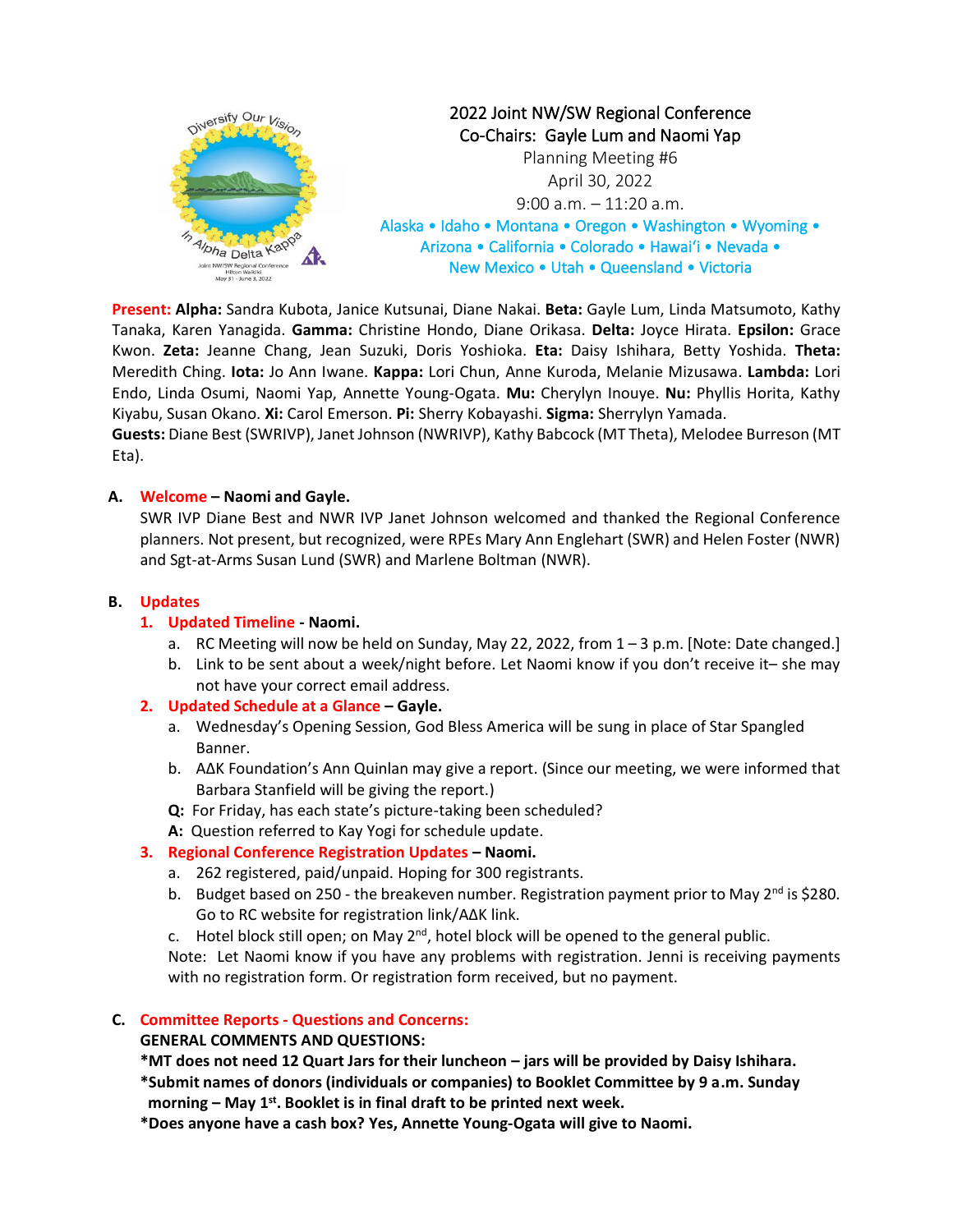# **1. ALTRUISTIC – NU**

- **C:** The registration schedule seems to be very long each day and we have only six from our chapter who has registered and who can help to give out favors or collect donations.
- **R:** Help is available Lambda and Montana sisters will be at the Registration Table. Jenni will collect any donations.

# **2. BANQUET – XI, MU, MT**

- **C:** Timing and flow of all aspects of the banquet (e.g., welcome and introductions; dinner blessing, serving/clearing; Hawaiʻi entertainment; closing w/ announcements, acknowledgements, songs).
- **C:** If anything is to be projected or needs to go through the sound system, share files with Naomi by May  $1^\text{st}$ .

# **3. BOOKLET – LAMBDA**

- **C:** Have all committees submitted information for inclusion in the Conference booklet? Any acknowledgements for Opening Session, General Session, and/or Banquet? Information needed asap.
- **C:** Diane and Janet need updated script (by Sunday, May 1<sup>st</sup>, 9:00 a.m.).

# **4. COURTESY & ALOHA – KAPPA**

- **Q:** When and where to deliver presenter "thank you" goodie bags, lei, and gift baskets.
- **A:** For Workshop Presenters coordinate with Betty and Daisy.
	- Gift Baskets for VIPs they will receive them when they are introduced by Diane at the Opening Session on Wednesday.

Gift Baskets for Speakers – they will receive them after they talk.

 Gift Basket for Lisa and Catering – need to coordinate this with Lisa – will get back to you.

- **C:** If there are funds available, please consider compensating Melodee for the postage paid to ship items to Hawaiʻi. She has probably spent over \$100.
- **R:** Iolani 7 is filling up will be workroom, too. Gift baskets to be put together there. Anne Kuroda and Lori Chun: As transporting baskets can be difficult, Committee thought a decorative gift bag (rather than baskets) might be easier to handle (for those who receive them to take home). Note: Montana sent gift bags and tissue.
- **R:** Melodee will be compensated for her shipping costs.

# **5. FIRST TIMERS – ALPHA**

- **C:** The Committee continues to adjust to the growing number of first timers who have registered.
- **R:** Last count = 70+ first timers registered. Many out-of-region sisters will be attending.

# **6. PRE-POST TOURS – LORI CHUN and MELANIE MIZUZAWA**

- **Q1:** Location of bus pick-up/drop-off and how long they can park there to on/off load passengers. Do we need to notify the hotel of dates and approximate times for pick-up/ drop-off?
- **A1:** We will ask Lisa and get back to you.
- **Q2:** Does the hotel have a preferred area for us to meet/assemble for the Waikiki Walking Tours, since we have a large group of over 60 participants, plus volunteer guides? Or can we determine the meeting site on our own - concerned about blocking walkways in the hotel?
- **A2:** You can determine your own meeting place as long as you are not blocking the walkways or businesses.
- **Q3:** Is there a safety plan or emergency plan in case anyone gets sick or is unable to continue walking during the field trips? Who do we call?
- **A3:** Committee to handle. Options: Notify Naomi or Gayle. Call 911 if emergency. Call Hotel Security 21 if on premises. Note from Naomi: Security personnel wear navy blue uniforms.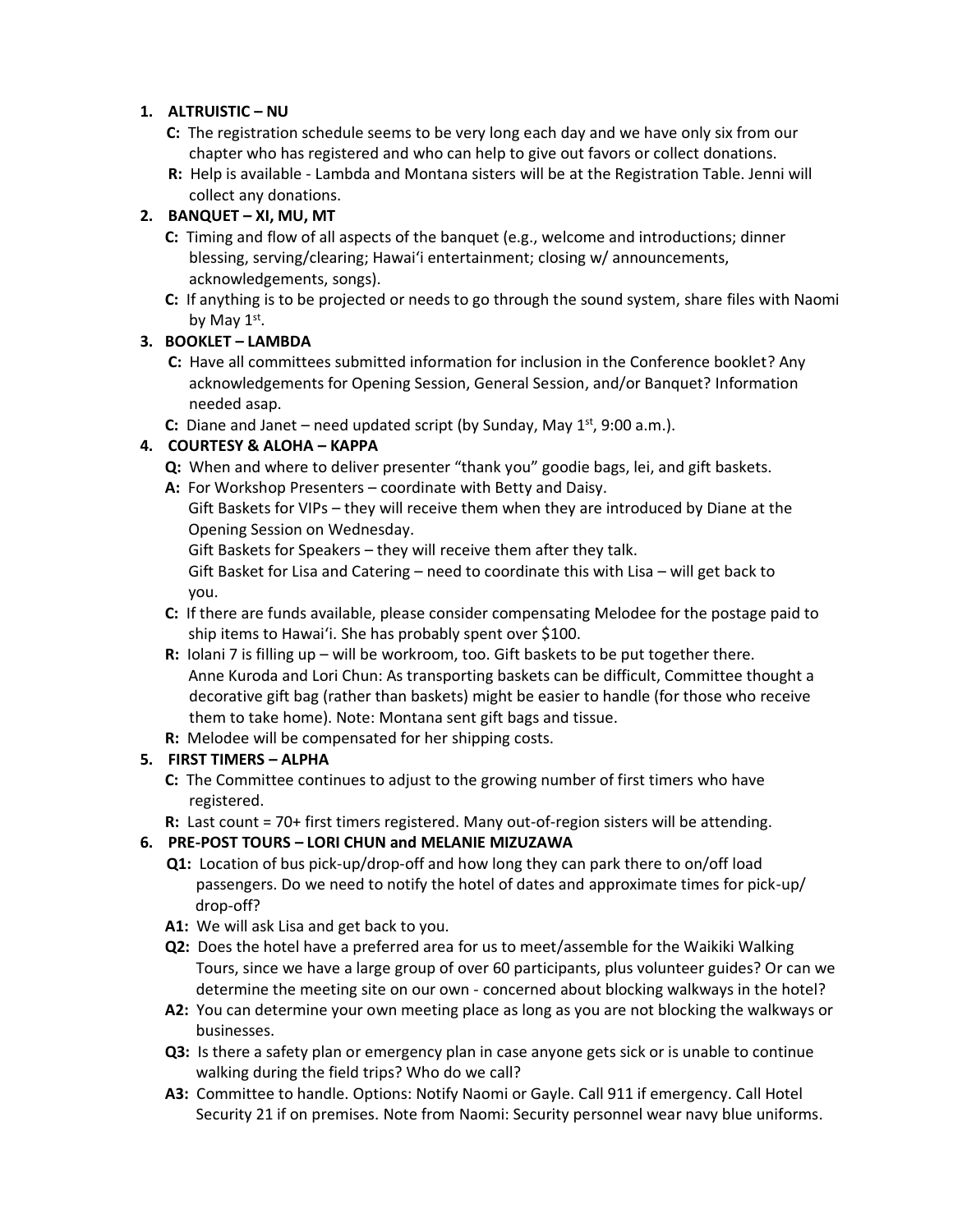Will clarify with hotel regarding off/on premise emergency response.

- **Q4:** Will we have hard copies of emergency contact info for the participants on hand during the field trips? What info should we have or be aware of?
- **A4:** Committee to handle. Concern: Privacy of participants. Suggestion: Committee should have their own Google Form of participant information - e.g., physician to be notified, medication, emergency contact.
- **C:** Request: If anyone has fresh flowers to spare, like crown flower, stephanotis, pakalana, puakenikeni or similar type to make fresh lei, please contact us. We hope to present our 3 kumu presenters and Kuʻuipo (singer) with fresh flower lei. Mahalo!
- **R:** Shortage of flower lei. Need to research flower shops. Contacted Leis by Ron flower shortage – call back 2 weeks prior to need – however, no guarantees.

**Note:** Jo Ann Iwane needs name of another lei shop on Oahu. **R:** Cindy's Lei and Lin's. **Susan O.:** Neighborhood flowers – plumeria - a possibility.

**Meredith C.:** Offering crown flowers and plumeria.

# **7. WELCOME BAGS – BETA**

- **Q1:** Kathy and I will be willing to sell the bags and luggage tags, but we need advice regarding the sale price of the items.
- **A1:** \$5 for Welcome Bag and Luggage Tag; \$10 for 3 Welcome Bags and Tags. Monies collected will be donated to HUGS.
- **Q2:** Will we need to get a cash box and change?
- **A2:** We will try to get a cash box; otherwise, I have a zippered money pouch you can use. Change will also be provided.
- **C:** Annette will provide the cash box and Gayle will give the change.

# **8. WORKSHOP – ETA**

**C:** Depending on the number of attendees and seating arrangements for each workshop, room assignments may change. However, changes will be limited because seating arrangements cannot be changed once room is set up.

#### **D. Committee Reports – Questions and Concerns**

- **Note:** Complete Committee Reports on HA∆K website.
- **1. #22 - Cultural Fair.** Susan Okano, Nu

Sent email to those in charge of their state's Cultural Fair sales - gave table placement diagram, food items commercially packaged, and asked if electrical outlets were needed. Receiving emails back regarding changes for those in charge.

# **2. #21 - Workshops.** Daisy Ishihara, Betty Yoshida, Eta

Daisy: Working on room assignments and hostess assignments for workshops. Need at least 4 volunteers to be workshop hostesses – plan to ask Hawaiʻi sisters attending the workshops. News Flash sent to presenters and Workshop Committee receives feedback. Check periodically for presenters' workshop handout submissions on RC website. News Flash #4 to be sent to presenters in May. Presenters want to know workshop numbers. Janet able to give them current numbers. Daisy has been receiving inquiries from sisters wanting to change workshop selections. Regarding confirmation of workshops – some email addresses may have been incorrect – sisters should inform Janet if confirmation has not been received. Disclaimer: If workshop filled, Janet may have assigned a different workshop. If no confirmation received, contact Janet, Betty, or Daisy.

- **Q:** DEI workshop closed. Presenters are asking why it was closed so early with so many sisters wanting to attend. Should room be changed according to number of participants?
- **A:** Rooms theater or classroom style allow only a set number of participants. Janet is working with room chart/number of seats available. Room change was considered due to workshop popularity. DEI – D2 (40 participants) is now switched with D7 (25 participants).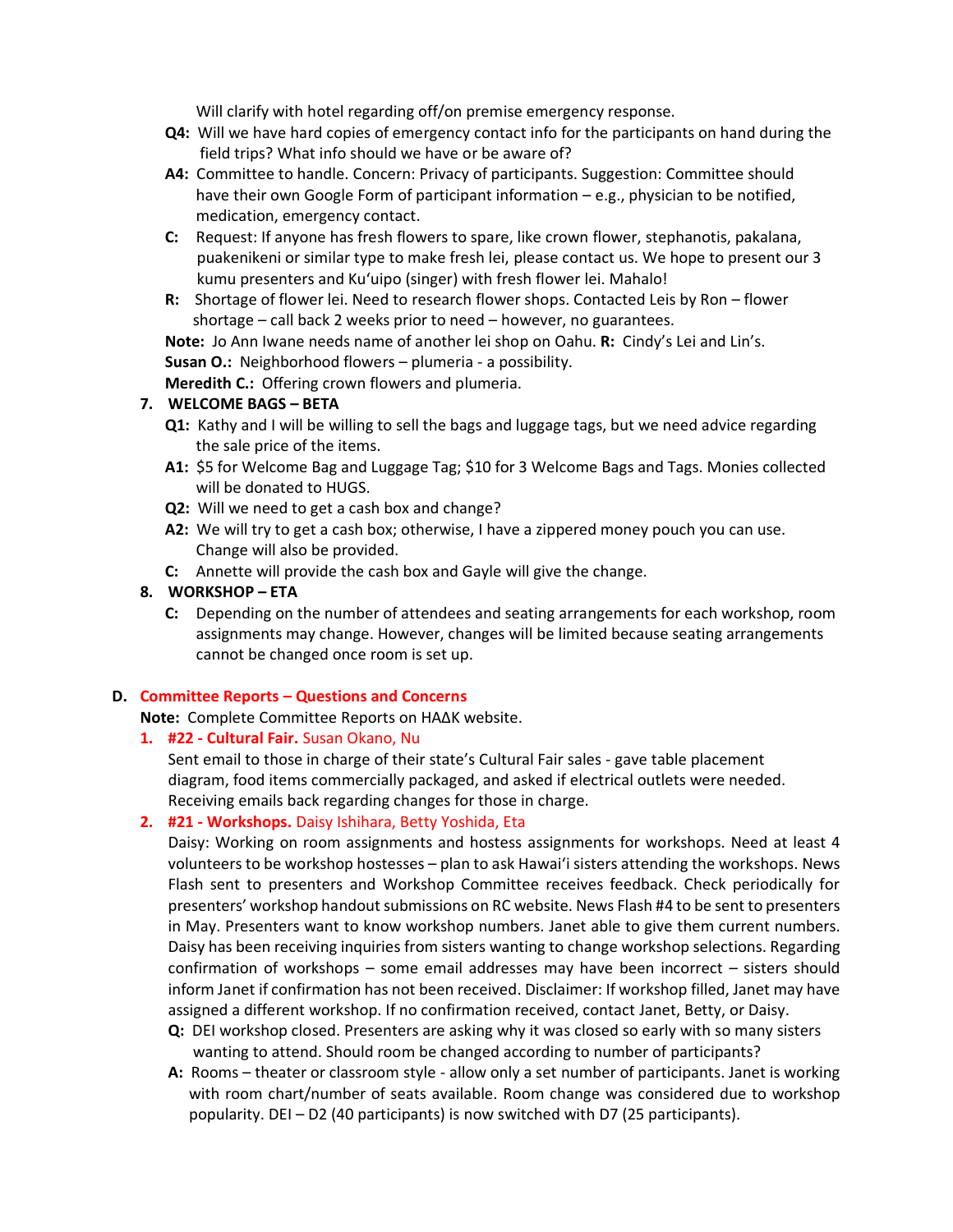# **3. #20 - Welcome Reception.** Hawaiʻi Co-chairs Gayle Lum and Naomi Yap

Chef is working on menu for appetizers.

Will secure 40 parking validations for the Royal Hawaiian Band. Royal Hawaiian Band will bring own AV equipment. They are in communication with Naomi.

- **4. #19 - Welcome Bags.** Linda Matsumoto, Kathy Tanaka, Beta
	- **Q:** Where at registration table should bags/luggage tags be set up for distribution?
	- **A:** Committee needs to decide where in distribution line to place the Welcome Bags as Royal Hawaiian Shopping Center flyer/pen, envelope with meal ticket(s), RC Booklet, lei, lanyard/ID will also be distributed. Should Welcome Bags be at the beginning? or end?

Note: There will also be a place where presenters check in and a place for parking validation.

#### **5. #18 - SWR Luncheon.** Sherry Kobayashi, Pi

Favors/Table decorations set. Working on program and seating chart. Diane Best will share program from NW so SW can mirror their luncheon program. Need to receive names of SWR participants so name tags can be made.

- **C:** There will be out-of-region/International Chapter guests. To Diane and Janet: Where should these guests be placed. Suggest a balance of numbers between SW and NW luncheon attendees.
- **Q:** How many participants will there be at the SWR Luncheon?
- **A:** Approximate participant no.: SW = 150 200?, NW = 36?
- **C:** Naomi will work on SWR participant list.

# **6. #17 - Registration/Treasurer.** Jenni Tomas, NW/SW Conference Treasurer

Registered = 262. Let Naomi know of any registration issues.

Registration cost of \$280 if postmarked by April 30th. Late registration cost is \$300.

- **Q:** Fr Tour Committee: What to do about "bounce-back" emails for field trips?
- **A:** To check on correct emails: Go to International website or ask IVPs or State President for assistance.
- **7. #16 - Printing.** Sherrylyn Yamada, Sigma

No changes from last report #5. Booklet pages: 32 pages. Cost: \$785 invoice total amt. Booklet content delivery date: May 1st.

Note: Down from \$1200.

# **8. #15 - Pre-Post Conference Tours.** Lori Chun, Melanie Mizusawa, Kappa

Mahalo to sisters for sharing info on field trips and rallying your sisters to sign-up. Met maximum number for all field trips by deadline of April 2<sup>nd</sup> – more sisters on waiting list for all field trips. There are 46 participants for free walking tour. Request that any local sisters on walking tour act as guides/chaperones. There may be 2 to 3 split groups walking the same path. Volunteer guides needed – email Lori and/or Melanie. Script with points of interest will be provided to volunteers. Script for Karen Victor's podcast also being discussed by the Committee. Fresh flowers needed for 6+ lei for presenters – do have crown flowers, need puakenikeni. Meredith has plumeria flowers. Lori and Meredith can make/provide lei. Volunteer guides will also be given a lei so that they can be spotted easily by participants.

**9. #14 - Photographers.** Doris Yoshioka, Zeta w/NW

Banner is done! Designer is Imelda Corpuz-Amano. Advised by Aiea Copy Center. Printing – at good price - by Aiea Copy Center. Since Hawaiʻi has 120 attendees, Hawaiʻi's picture-taking time will be more than those of other states with smaller groups.

**Q:** Lori: May we borrow the banner for the 'Iolani Palace Tour, Walking Tour to take pictures of the group?

**A:** Yes.

- **Q:** Are sisters able to upload pictures/send pictures in to be shared?
- **A:** Suggestion to send to one person. Also, tour participants need to give permission oral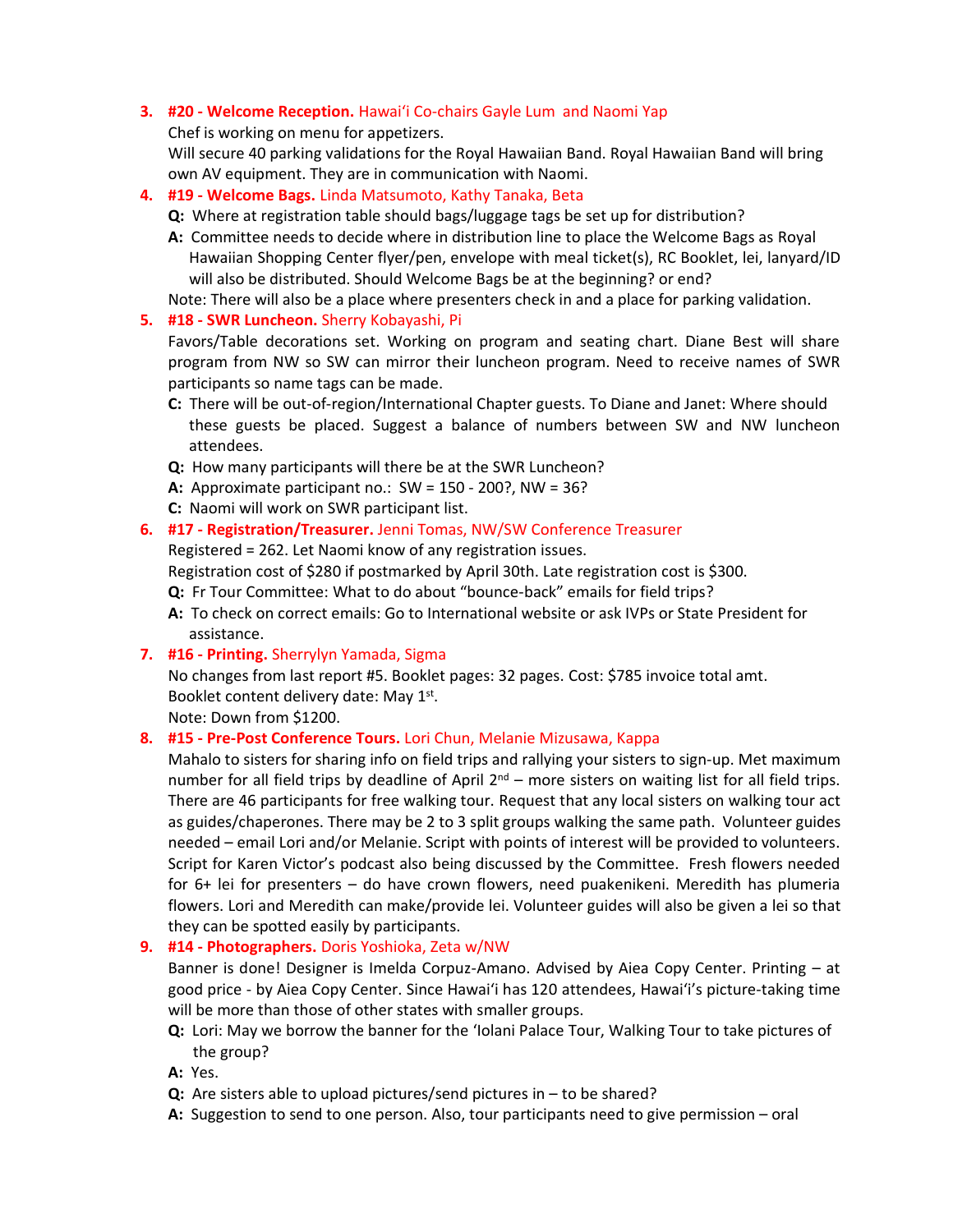permission or photography waiver - to share their photos on the website via e.g., Dropbox, Goggle link (otherwise, sister needs to step out of photo-op). Note: Person sending photos may need a data plan to send to internet site.

# **10. #13 - NWR Luncheon.** Melodee Burreson, MT

Everything is completed – have a couple more boxes to send.

- **Q:** Should I be working on table seating and name tags?
- **A:** Depends on IVP contact Janet.
- **Q:** What is the NW number for the luncheon?
- **A:** Close to 40 coming from the NW.
- **C:** Janet and Diane will decide on the out-of-region and International attendees.

#### **11. #12 - NW/SW IVP Reception.**

No one in attendance from Epsilon Chapter today.

- **Q1:** Need names of people paired on the tables.
- **Q2:** Should Committee introduce and close the IVP Reception?

**C:** Could Janet and/or Diane get back to the Committee on this?

**Naomi:** Information important due to mic setup.

**Janet:** Not to worry about introductions – people coming and going at different times.

**A:** There will be a short welcome introduction (by Epsilon) – no closing needed. Will need a placard on the table regarding who is paired together, e.g., NW paired with SW.

# **12. #11 - Music.** Meredith Ching, Theta.

Have updated list of registered chorus volunteers. Sent volunteers words to songs, schedule of events for chorus, and how to find chorus info on website. Continue to contact chorus volunteers. Two practices with Na Wahine held in April – two more will be held in May.

- **C:** Received list of conductors for sessions. Need names of conductors for practices in Tapa 2 and 3.
- **R:** It's as noted on the schedule.
- **C:** Need someone from Na Wahine to advance slides for projection on screen.

**Grace** - note to participants – go to Conference website for chorus songs/recordings and to practice before Tuesday, May 31st.

**Grace:** Is the booklet already done? One song has a verse deleted; can the verse be reinserted? Requesting to take out Hawaiʻi Aloha and reinsert the first verse of America the Beautiful. **Naomi:** If not in booklet, it can be shown on the screen.

**Lori:** Send request by 9:00 a.m. tomorrow.

# **13. #10 - Lei.** Jo Ann Iwane, Iota

Request names of lei companies to be emailed. Also need information on when and how many lei to be purchased. Meredith will be pick-up person. Note: Payment will be made by Jo Ann and reimbursement form submitted. Note: Yarn lei and lauhala items were received by Naomi.

# **14. #9 - Flower Arrangements.** Joyce Hirata, Delta

Flowers and greens set/under control. Head table floral arrangements will be pre-made and brought to the hotel on May 31<sup>st</sup>. After the RC, would like to give head table floral arrangements to a retirement community facility for enjoyment.

**Naomi:** Needs to be after Friday speaker - about noontime.

**Joyce:** Want to offer large stage arrangements to hotel. **Grace:** Tell hotel about this.

**Cherylyn:** Large floral arrangements and leftover table flowers/greens needed for banquet night. **Joyce:** Bringing 3 dozen anthuriums for Carol Emerson and banquet night. Bringing in on May 31st. Bucket for flowers will be given to Naomi by Judy Kaya.

# **15. #8 - First-timers Activity.** Sandra Kubota, Janice Kutsunai, Alpha

Number of participants increasing in numbers – will do our best with those who attend. Want participants to make connections with each other and have fun.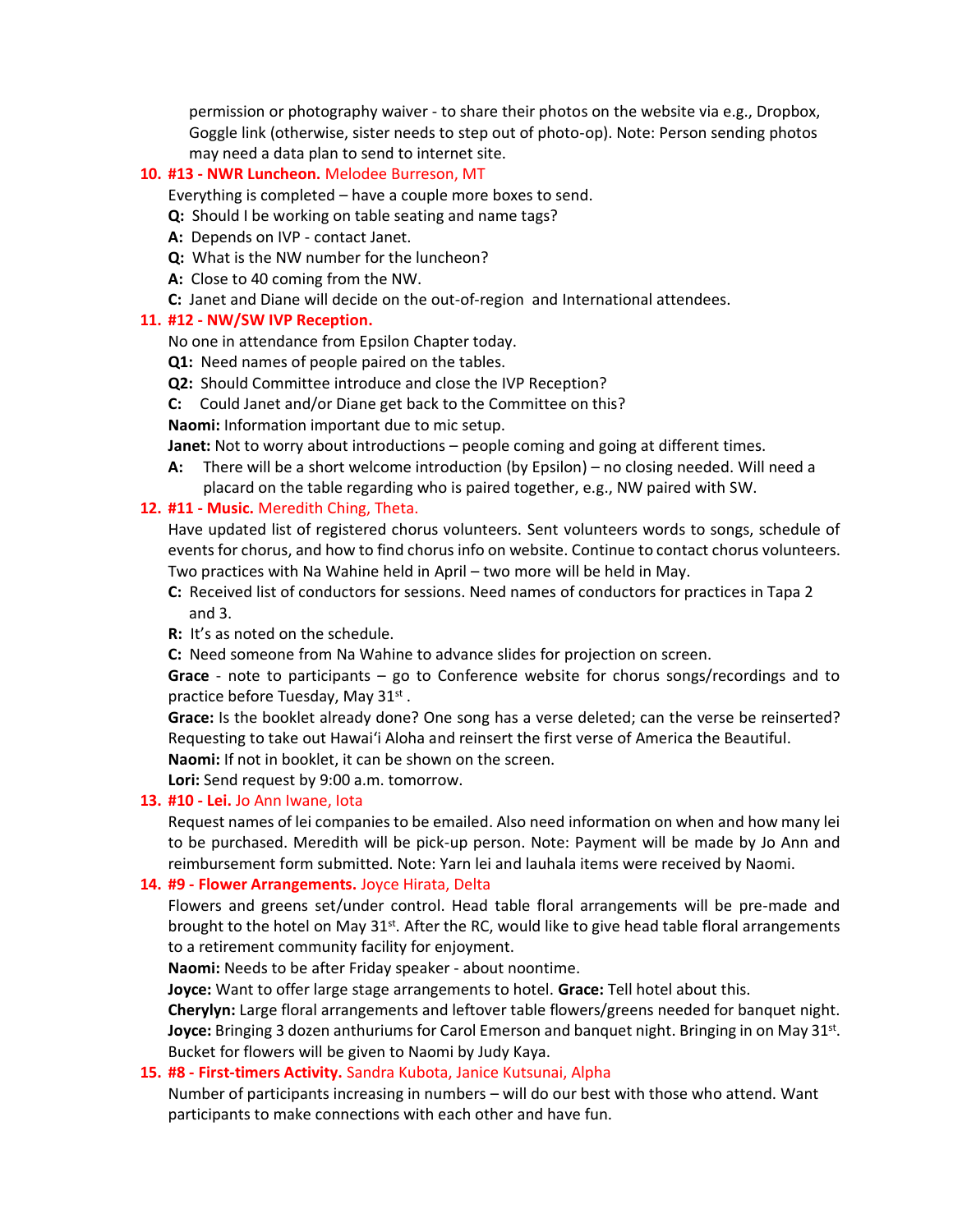**Naomi:** Be prepared for several out-of-region attendees – there may be some attending First Timers. Honolulu 3 for the First-timers Activity confirmed.

#### **16. #7 - Evaluation.** Doris Yoshioka, Zeta.

**Q:** Re: General evaluation. How many were turned in at the State Convention? Thinking of putting hard copies on table on the last day since not everyone has their booklet at banquet. However, will also try to get copy to Lori Endo to insert in booklet. And for workshop evals - hard copy will be provided. Betty and Daisy will receive envelope with evals to be given to the workshop hostesses. Jean Suzuki and Kay Yogi will collect envelopes from all the workshops at the end.

#### **17. #6 - Courtesy & Aloha Gifts.** Anne Kuroda, Kappa. Melodee Burreson, MT Co-chair.

Received Melodee's boxes. Also received bookmarks for baskets/bags at registration. Donating chapters will be recognized in RC Booklet. Naomi donating 5 cases of lilikoi butter.

#### **18. #5 - State Sales.** Christine Hondo, Diane Orikasa, Gamma

Emailed State Sales Chairs to ask for contact name/phone no. of person in charge – waiting for replies.

**Q:** 'Iolani 7 – is there someone to direct where state sale items can be stored?

**A:** Yes, there will be a labelled floor plan for 'Iolani 7.

**Susan:** How many states are participating?

**A:** Hawaiʻi will have 2 tables and 6 other states are participating. One more will be added for the Welcome Bags. Total = 9.

# **19. #4 - Booklet.** Lori Endo, Lambda

Deadline for submissions is 9:00 a.m. Sunday, May 1<sup>st</sup>. To all committees: Submit names for acknowledgements page so contributors to Regional Conference can be thanked.

#### **20. #3 - Banquet.** Carol Emerson, Xi. Cherylyn Inouye, Mu

Schedule: 15 min opening, 1 hr. dinner, 1 hr. entertainment, 15 min closing. Banquet Theme: "Celebrate Cultures Through Fellowship in Alpha Delta Kappa". Entertainment: "Celebrating Cultures with Music". Need number of attendees to determine number of favors, centerpieces, tables, table tents, programs. Table seating to be determined by Xi Chapter sisters. Contact Carol if there is a request for a special seating arrangement. Need Ballroom Floor Plan to do table no./assignments. Table map will be posted at entrance. There will be table tents with numbers/possibly names. Acknowledgements will be on back of Banquet Program.

**Naomi:** All tables will have pre-assigned numbers.

**Cherylyn:** Joyce's decorations/flowers needed for stage for the banquet. Nu Chapter – Karin Brown - will be singing Lamp of A∆K in 4 languages – translated by Nu Chapter sisters. Do we want those words in the RC booklet? Na Wahine Mele will learn/sing it. There will be a screenshot, but do we also want it printed in the booklet?

**Naomi:** Yes, since this RC is on diversity and if we consider that RC Booklet will be a keepsake for attendees.

**Grace:** Could we consider printing the words on the inside/outside of RC Booklet cover? **Naomi:** Plans have been made for the inside and outside of cover.

**Cherylyn:** Susan, is it okay to print it?

**Susan:** Concern is whether printing Lamp of A∆K in other languages is a copyright issue? "Is that okay, Janet?"

**Janet:** "I would think so."

**Cherylyn:** Words to song will be submitted to Booklet Committee w/notation "translated by". **Grace:** Do we have a recording?

**Cherylyn**: No recording.

**Susan:** If available, it will be sent to Na Wahine Mele's Joy Koyanagi.